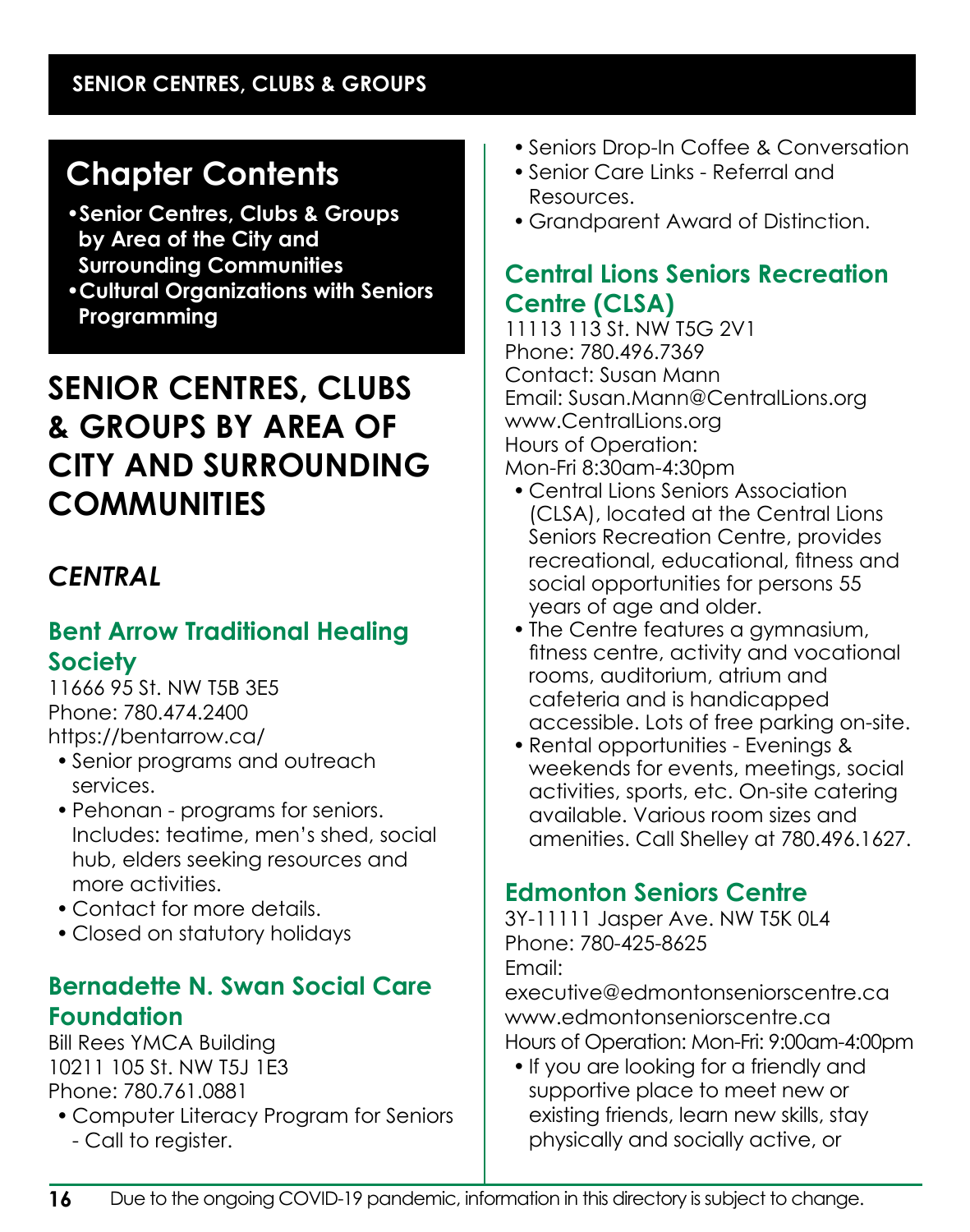volunteer your help - we're here for you.

- We provide programs and services that promote social interaction, wellness, healthy aging and independence.
- All our courses are online.
- We host ESCTV, a streaming channel for seniors.
- Virtual Annual Health and Wellness Coference.

• More can be found on our website. See HELP AT HOME – Outreach for additional information.

## **GeriActors Theatre**

Contact: Becca Barrington, Associate **Director** 

Phone: 780.248.1556

Email: geriactors.friends@gmail.com www.geriactors.ca

- We are an intergenerational theatre company called GeriActors & Friends, producing original plays based on true stories and issues of aging.
- Interested in a performance? GeriActors & Friends will perform at seniors' residences, centres, conferences, local events, and more.
- We also offer workshops in storytelling, acting & improv. Contact us for more information on performances and workshops.

## **Operation Friendship Seniors Society**

9526 106 Ave. NW T5H 0N2 Phone: 780.429.2626 Email: info@ofss.org www.ofss.org Office Hours: Mon-Fri 9:00am-5:00pm, closed 12:00-1:00pm

• Services offered to inner city seniors include outreach, form filling, advocacy, referrals, case management, home visits, tax clinics, and transportation.

- Provides assistance in locating housing, filling out forms, and advocating with landlords; manages 350 housing units (rooming house, apartments and lodges).
- McCauley Seniors Drop-In: open daily for meals, coffee, recreation, showers, clothing.
- Volunteer opportunities also available.

For Complete Listings See HELP AT HOME – Outreach and Donating Your

- Household Items, and TRANSPORTATION
- Transportation Options for People Not

Driving for complete listings.

## **Pride Centre of Edmonton**

10618 105 Ave NW T5H 0L2 Phone: 780.488.3234 Email: hello@pridecentreofedmonton.ca www.pridecentreofedmonton.ca Office Hours: Mon, Wed, Fri. By appointment only. Tuesday from 2:00pm–7:00 pm and Thursdays from 5:00pm–7:00 pm. Note: Some programs run outside regular business hours.

- We provide a non-judgmental, welcoming space where people of all sexual orientations and gender identities can be themselves, find support and meet others.
- Support groups, social events, information sessions and programs that support the well-being and capacity of our community.
- Many programs are all ages and older adults are welcome to participate.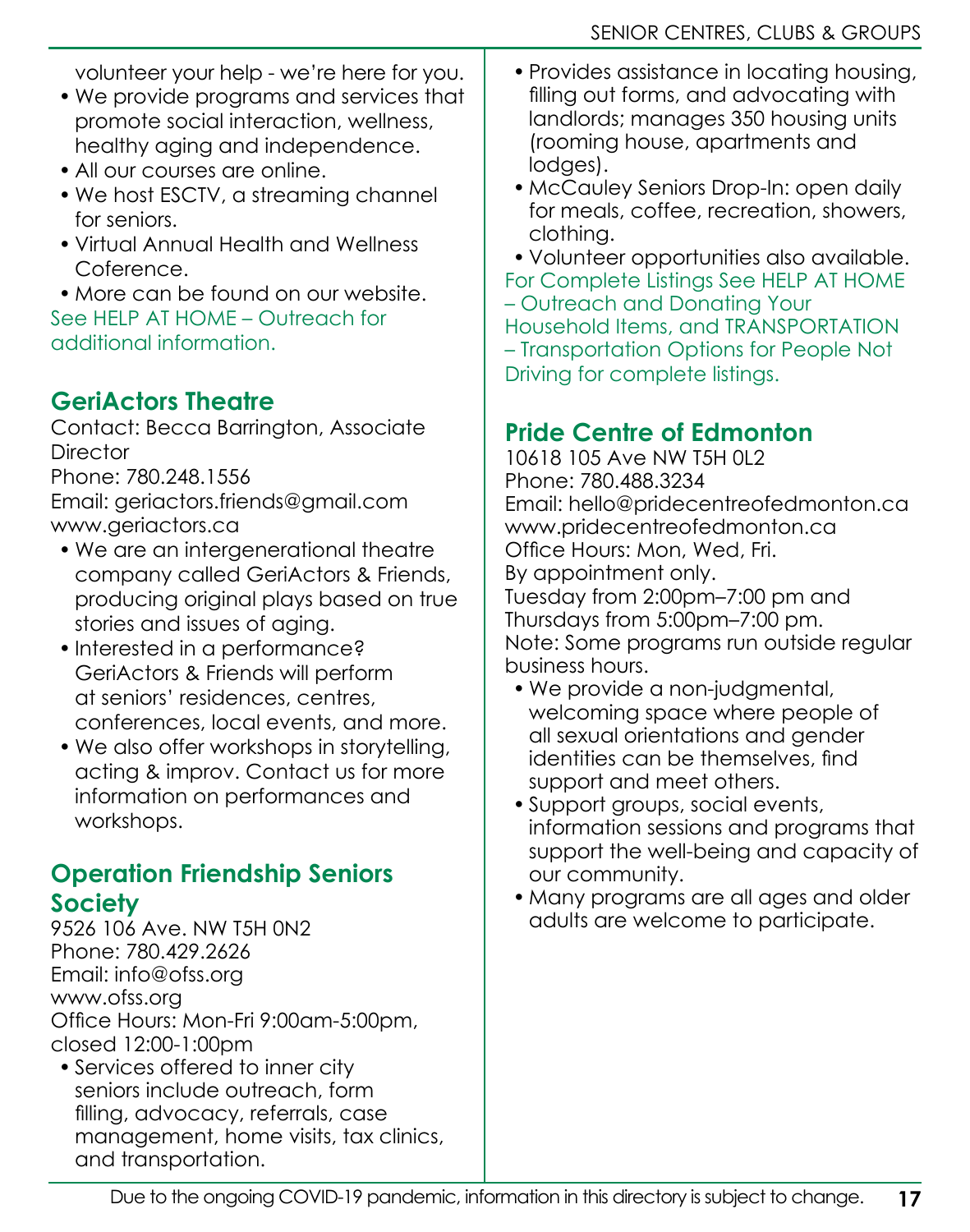## **Sage Seniors Association**

15 Sir Winston Churchill Square NW T5J 2E5 Northwest corner of 100 St. and 102A Ave. Phone: 780.423.5510 Email: info@MySage.ca www.MySage.ca Office Hours: Mon-Fri 8:30am-4:00pm Café Hours: Mon-Fri 8am-3:00pm

Please note that we have closed our building and suspended most services to support social distancing measures. We are working remotely and continue to respond to essential needs. Please visit our website for updates.

Sage Seniors Association is dedicated to inspiring and supporting seniors to be the best they can be. Our vision is a community where all seniors are valued and have the opportunity to live according to their beliefs, abilities, and aspirations.

We are a multi-service senior-serving organization that provides over 100 programs and services in the greater Edmonton area, employing a strengthsbased approach to increase resilience and reduce vulnerability in seniors. Sage's programs and services include outreach, assessment and other social work services, life enrichment programming, volunteer opportunities, and annual seniors' forums.

#### Parking Near Sage

Sage does not offer free parking. The closest parking to Sage is Edmonton City Centre East Parkade. The parkade entrance is on the north side of 102A Avenue, just west of Sage.

## **SAGE PROGRAMS AND SERVICES**

Main Switchboard 780.423.5510

Life Enrichment services, activities, classes, and clubs, English as Another Language 780.701.9016

General inquiries, assessment and support, housing, This Full House – (hoarding) 587.773.1764 See page 92,121,131,138 for further information

Guardianship/Trusteeship 780.423.5510 etx. 404 See page 250 for further information

Multicultural Seniors Outreach 780.809.9411 See page 43 for further information

Seniors' Safe House 780.702.1520 See page 53 for further information

Health Services 780.809.9402

Income Tax Preparation 780.423.5510 Sunshine Café 780.701.9022

Volunteer Services 780.701.9014 See page 276 for further information

| Executive Director     | 780.701.9008 |
|------------------------|--------------|
| Director of Operations | 780.701.9002 |
| Administration         | 780.701.9009 |
| Finance                | 780.701.9015 |
| Membership             | 780.423.5510 |
|                        |              |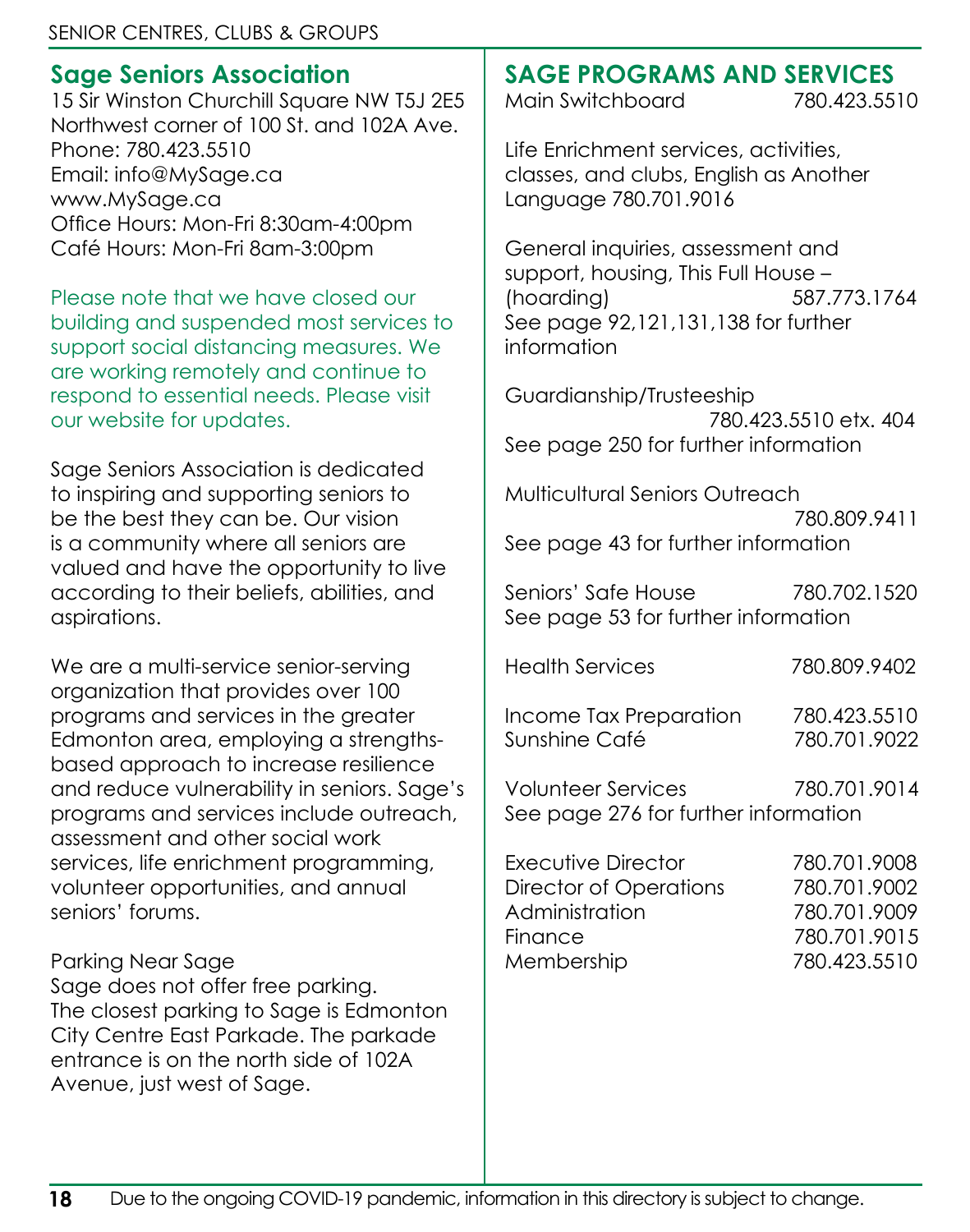## *CITY-WIDE*

## **The Royal Canadian Legion**

www.legion.ca

- A non-profit Canadian ex-service (veterans') organization founded in 1925.
- Membership includes currently serving Canadian Armed Forces personnel and RCMP and their families.
- Canada's largest veteran support and community service organization.
- Known for the Remembrance Day Poppy Campaign.
- As members, we show our thanks by supporting and advocating for veterans, by remembering their sacrifices, and by continuing the tradition of service in helping our communities.
- Admission not restricted to only veterans or military. Guests welcome.
- Branch hours vary. Call to confirm.

### **Jasper Place #255**

10427 174 St. NW T5S 1H1 Phone: 780.483.1959

#### **Kingsway #175**

14339 50 St. NW T5A 0S9 Phone: 780.425.8654

#### **Norwood #178**

11150 82 St. NW T5B 2V1 Phone: 780.479.4277

#### **Strathcona #150**

9020 51 Ave. NW T6E 5X4 Phone: 780.433.1908

#### **Seniors' Centre Without Walls Edmonton Southside Primary Care Network**

3110 Calgary Trail NW T6J 6V4 Email: scww@espcn.ca Phone: 780.395.2626 www.edmontonsouthsidepcn.ca/scww

- A seniors' centre from the comfort of your own home! Join us for a variety of interactive telephone-based social & health programming, free of charge using our toll-free number. An opportunity to socialize, learn new skills and stay connected.
- New series of participant selected topics every four months.
- Open to individuals 55+ residing in Alberta. Call or visit website for latest program catalogue and to register.

# *NORTH EAST*

## **North Edmonton Seniors Association (NESA)**

7524 139 Ave. NW T5C 3H7 Phone: 780.496.6969 info@nesa1.ca www.nesa1.ca Hours of Operation: Mon-Fri: 8:30am-4:00pm. Office closed daily from 12:00pm-12:30pm.

- Programs: computers, cameras, crafts, hobbies, painting, fitness, sports, general interest, health & wellness, languages, music, dance & social experiences.
- Services: Home Supports and Outreach.
- Amenities: senior-friendly fitness centre, cafeteria, rental space and free parking.
- Rental inquiries call: 780.496.4928.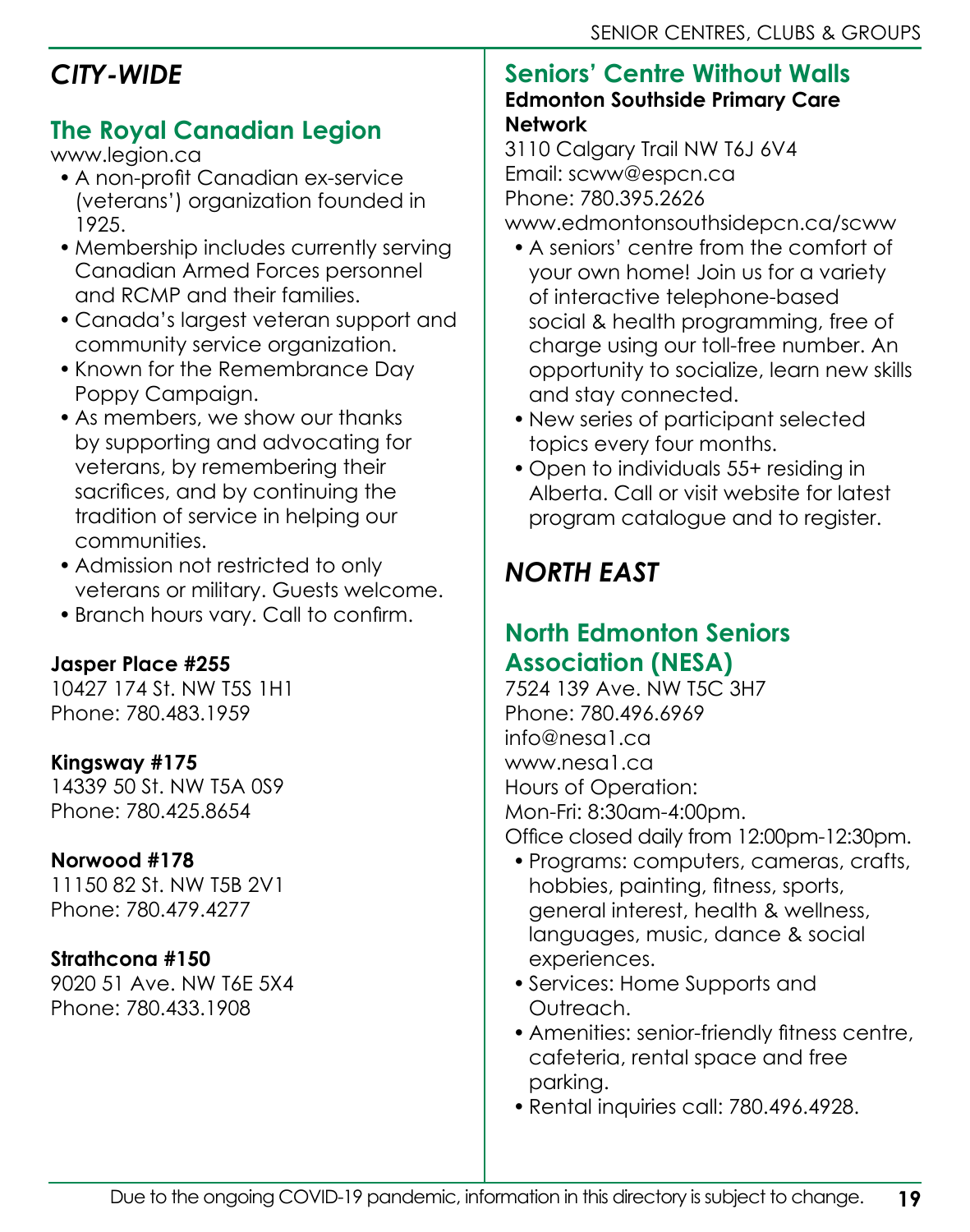## *SOUTH EAST*

## **Around 60 Club**

Spirit of Hope United Church 7909 82 Ave. NW T6C 0Y1 Contact: Carol Lockert Email: officeadminespirtofhope.ca Phone: 780.466.1426

- April to September bus trips.
- October to March meets on the first Tuesday of each month for a luncheon and entertainment.

## **Millwoods Cultural Society for the Retired and Semi-Retired**

1560 48 St. NW T6L 6H9 Phone: 780.461.3312 Email: millwoodscsretd@gmail.com Business Hours: Mon-Sun 12:00pm–5:00pm

• Information, support, sports and recreation, etc.

## **Mill Woods Seniors Association**

2nd Floor, 2610 Hewes Way (above the Mill Woods Public Library) Phone: 780.496.2997 Email: program.coordinator@mwsac.ca www.mwsac.ca

Programming to resume January 2021

- At time of printing, the Café is closed to the public, however we are taking orders for meals to be picked up Monday, Tuesday, Wednesday & Friday.
- Thursdays are cinnamon bun days.
- For further information on how to place an order, see our website or call our office.
- Closed on statutory holidays.

See also HELP AT HOME - Outreach

## **South East Edmonton Seniors Association (SEESA)**

9350 82 St. NW T6C 2X8 Phone: 780.468.1985 Email: info@seesa.ca

www.seesa.ca

Find us on Facebook @seesaactivitycentre Twitter & Instagram @seesahappenings Office Hours: Mon-Fri 8:30am-4:30pm

- Mission: To empower and enhance the quality of life of people living in our community as they age.
- All in-centre activities are CANCELLED until further notice. Please watch for updates.
- Café not open until further notice.
- Outreach Services help with forms; grief recovery method; social circle; advocacy, information, referrals system navigation, home visits & friendly visitor.
- Activities variety of fitness, art, music, computer and dance classes offered via ZOOM. No games, sports or clubs until further notice.
- Special Events: men's shed, fitness centre and volunteer opportunities not available until further notice.

SENIOR HOME SUPPORT PROGRAM www.seniorshomesupports.com Email: deborah@seesa.ca

- Referral Program for: yard maintenance, housekeeping, snow removal, home repair & maintenance, personal care and moving help.
- Information available on hiring contractors.
- Serving seniors living in T6A, T6B, T6C, T6E and T6P areas
- Check our website for updated information on our current programming and re-opening plans. See also HELP AT HOME - Home Services for additional listings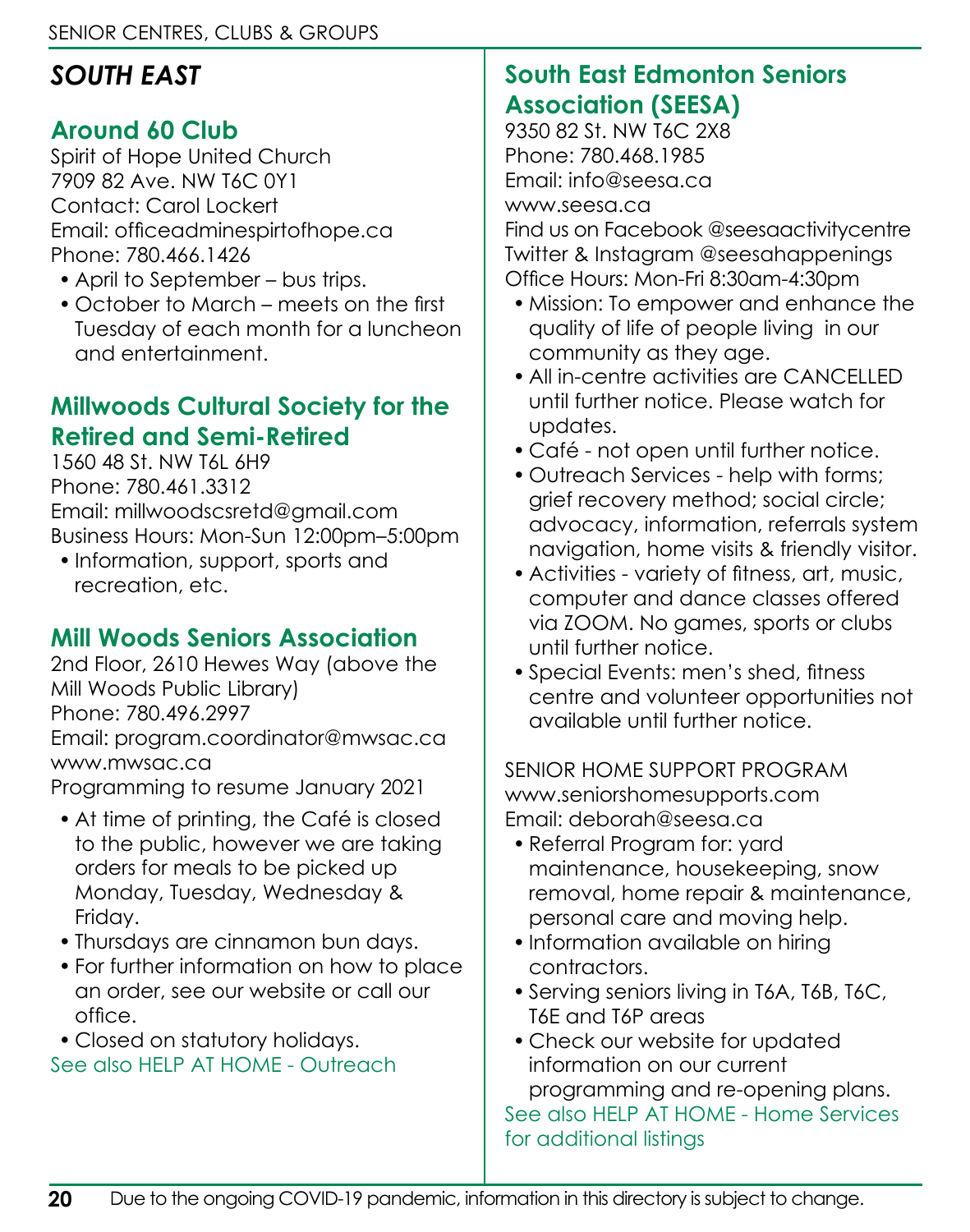## *SOUTH WEST*

### **Heritage Senior Stop-In Centre**

Ermineskin Shopping Centre 3036 106 St. NW T6J 5M5 Phone: 780.437.8759 Email: heritageseniors@shaw.ca Hours of Operation: Mon-Sat 10am-4pm

- Cribbage Mon 1:00pm.
- Canasta (Hand & Foot) Tues and Thurs 1:00pm.
- Whist Wed 1:00pm.
- Various card games Fri 1:00pm.
- Monthly social: Third Thursday of each month.
- Coffee & conversation: daily10:00amnoon.

## **Drive Happiness Seniors Association**

9916 45 Ave. NW T6E 5J1 Phone: 780.424.5438 Email: info@drivehappiness.ca Office Hours: Mon-Fri 9:00am-4:00pm

- Drive Happiness Seniors Association is a registered, non-profit society. Our purpose is to assist seniors in the Edmonton area remain independent in their homes as long as possible.
- We provide door-through-door assisted transportation to seniors in order to promote their mobility, independence, and quality of life.

See listing in TRANSPORTATION – Transportation Options for People Not Driving.

### **Petrolia Seniors**

3519 118 St. NW T6J 1W6 Email: nmaly@telus.net

• Invites people aged 55 and older to attend a buffet luncheon and educational or entertaining program the 3rd Tuesday each month (except July and August) from 11:45 am to 2:00 pm at the Greenfield Community Hall, 3803 114 St. NW. Between 70 and 95 people attend each month. Cost may vary, depending on program. Come, join the fun and make new friends. For more information or to confirm attendance, please call: Betty Mullen at 780.434.0711 or Claire Penney at 780 - 435-3051.

## **PROBUS Clubs of Edmonton**

www.probus.org/5prairie.htm The purpose of a PROBUS Club is to provide regular gatherings of retired or semi-retired business or professional people who appreciate and value opportunities to meet others in similar circumstances and of similar interests.

#### **PROBUS Club of South Edmonton**

Derrick Golf and Winter Club 3500 119 St. NW T6J 5P5 Contact: Membership Director Email: probussouthedmonton@gmail.com Meetings: Meeting and speaker at 10:00am on the 4th Tuesday every month, Jan-Nov.

- Join in outings and other activities.
- Monthly email newsletter.
- Open to retired and semi-retired men and women. Guests welcome.
- Annual dues \$60. No fundraising.

### **PROBUS Club of Central Edmonton**

c/o Royal Mayfair Golf Club Location is west side of Groat Road, south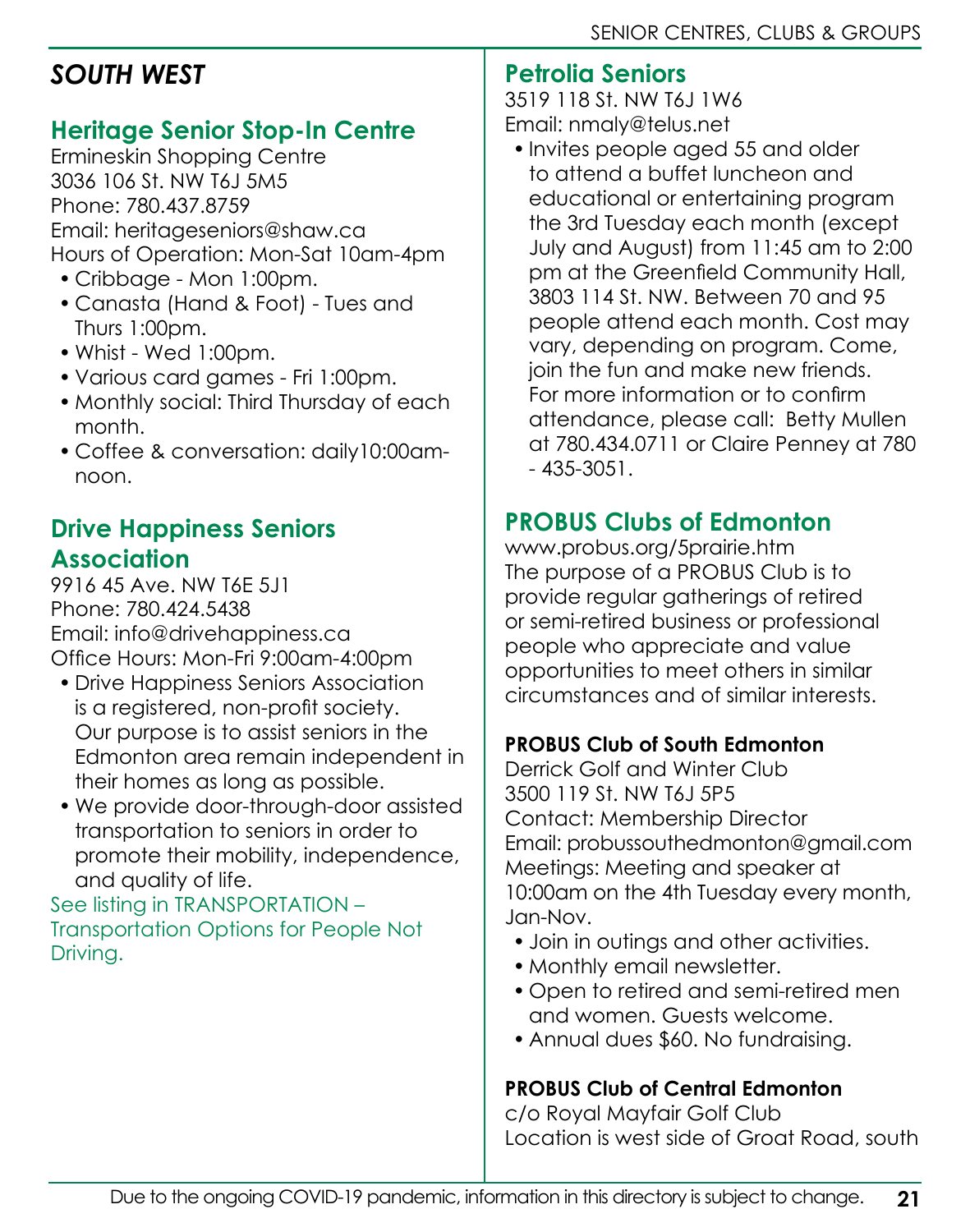end of Groat Bridge. Phone: 780.918.5577 Email: bruperry@telusplanet.net

- Meeting and speaker, usually the 3rd Tuesday of the month (except July and August).
- Tour, usually every 4th Tuesday of the month (except July and August).
- Optional lunches to follow both meetings and tours.

• No fundraising. Guests welcome. Membership Fees: Full year starting January 1 - \$125. Fee prorated if membership commenced other months during the year.

Eligibility: Open to retired and semi-retired men and women.

### **S.C.O.N.A. (Senior Citizens Opportunity Neighbourhood Association)**

10440 84 Ave. NW T6E 2H2 Phone: 780.433.5377 Email: scona84th@shaw.ca www.sconaseniors.com Hours of Operation: Mon-Fri 9am-4:30pm Contact SCONA for monthly calendar

- Home-away-from-home.
- Opportunities for social engagement.
- Health and wellness programs.
- Continuing education.
- Nutritious meals.
- Seniors Outreach Services: Housing support, help with government forms, support navigating through government services, exploring food and financial security, peer support, information, referral, advocacy.
- Volunteer opportunities.

## **South West Edmonton Seniors Association**

Mailing Address: Box 88008 Rabbit Hill PO T6R 0M5 Email: programs@swesa.ca www.swesa.ca

- Activities and programs include: Art Group, Coffee n' Chat, knitting/ stitching, bus trips, bridge, mahjong, fitness, Golden Gloves boxing. Monthly lunch socials and Toonie Talks. Check website for times and locations.
- New members and volunteers welcomed.

Program Locations:

#### **Blue Quill Community League**

11304 25 Ave. NW

#### **eOne Fitness Studio**

3474 Allan Drive SW

#### **Seniors Lounge**

Terwillegar Recreation Centre 2051 Leger Road NW

#### **William Lutsky YMCA**

1975 111 St. NW

#### **Yellowbird East Community Centre**

10710 19 Ave. NW Phone: 587.987.3200

See HFLP AT HOME - Home Services for additional listings.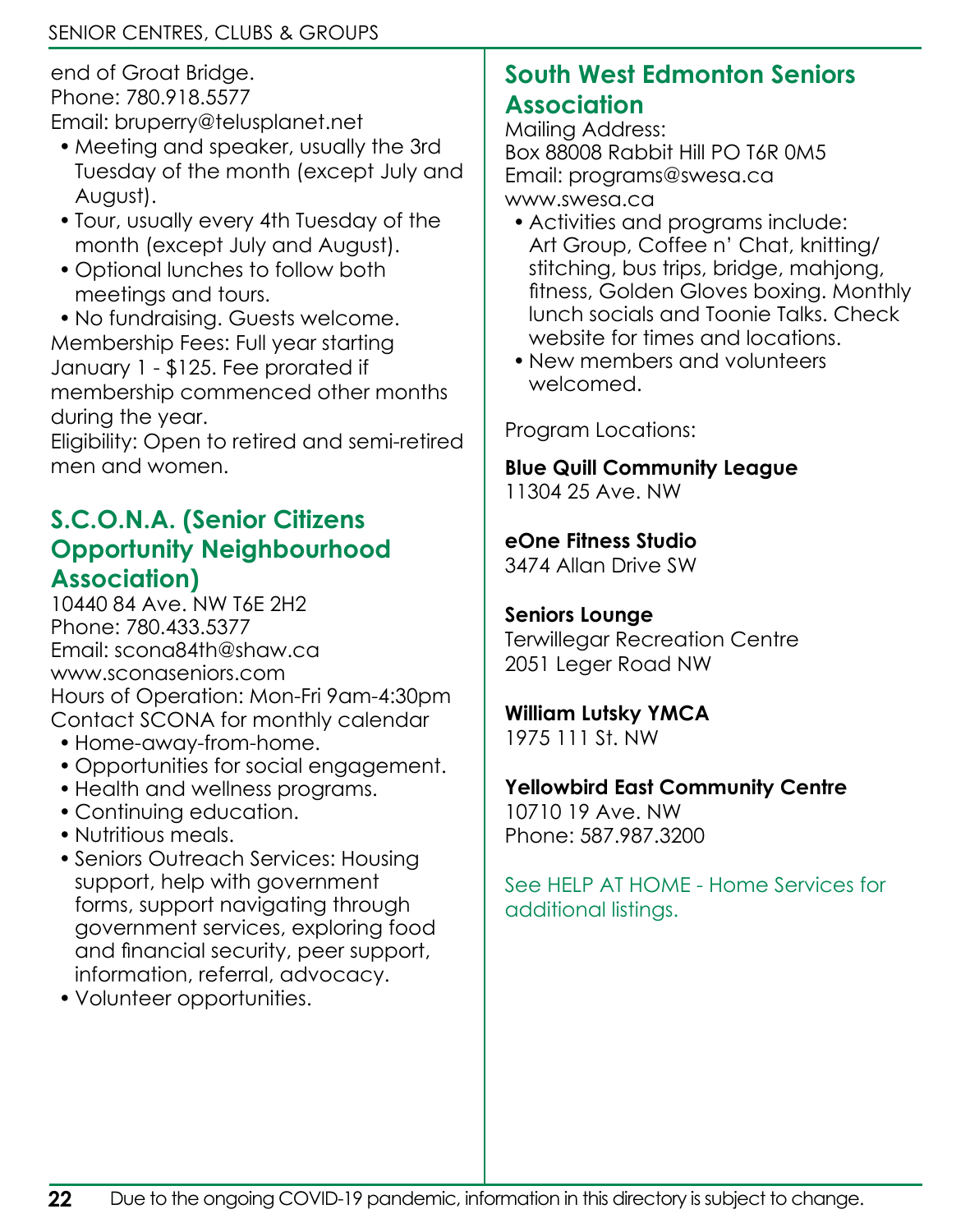## **South-West Seniors' Outreach Society**

10832 62 Ave. NW T6H 1N1 Phone: 780.435.9515 Email: swseniors@telus.net www.swseniors.com Hours of Operation: Tues-Thurs 9am-3pm (Sept – June)

- Gentle yoga, gentle dance, creative crafts, basic beginner clogging, choir, cards/board games, dancing, miscellaneous speakers, courses and other activities offered.
- Thursdays hot luncheon is offered followed by entertainment.
- A number of bus trips are provided.

## **Strathcona Place 55+ Services & Activities**

10831 University Ave. NW T6E 4R1 Phone: 780.433.5807 Email: strathconaplace@outlook.com www.strathconaplace.com Hours of Operation: Mon-Fri 8:30am-4pm, café 11:30am - 1:00pm

- Service activities: meditation, creative writing, pottery, stamp carving, woodworking, cards, dances, special teas, snooker, movies, art, fitness, yoga, tai chi, drama, foot care, year round tax assistance, information & referral; outreach in 10 languages.
- Nutritious meals, dinners, take out.
- John W. Bilsland Literary Award for Seniors.

## *WEST*

## **Westend Seniors Activity Centre**

9629 176 St. NW T5T 6B3 Phone: 780.483.1209 Email: info@weseniors.ca www.weseniors.ca Hours of Operation: Mon, Wed, Thurs, Fri 9:00am-4:00pm Tues, 9:00am-8:00pm

- Community based non-profit hub for persons aged 55+ offering programs and activities for the mind, body and spirit.
- Full service facility with gymnasium, fitness room, art rooms, classrooms, music/ dance rooms, workshop and more.
- Community Café serving daily affordable nutritional lunches.
- Community Outreach program provides support, referral, information, form filling assistance to seniors.

See also HELP AT HOME – Home Services and – Outreach for additional listings.

## **Rocky Mountain Seniors Ski Club**

18611 92 Ave. NW T5T 1P3 Email: info@SeniorsSki.com Website: www.seniorsski.com

- We are a friendly non-profit club dedicated to promoting alpine (downhill) skiing for seniors aged 55+ at all ability levels. Besides regular skiing at Edmonton's Snow Valley, the club organizes mid-week tours to various mountain ski resorts in Alberta and B.C. every winter.
- Many of our members stay active and social during the summer with twiceweekly club bike rides and once-aweek golf. The club also organizes a pre-ski conditioning program, led by a qualified fitness instructor, prior to the start of the ski season.
- We welcome new members! Contact us if you would like to know more about the club and its activities.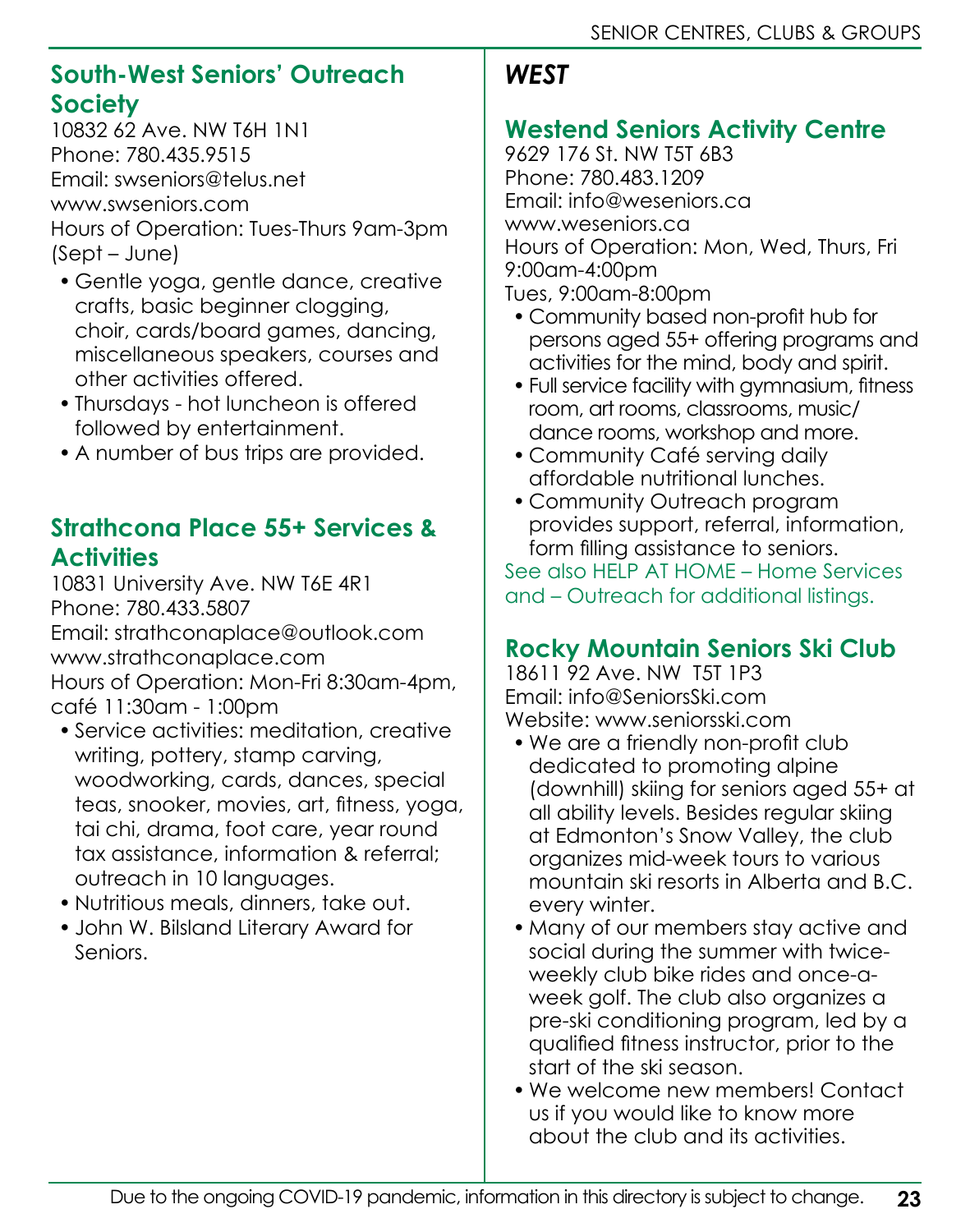## **Hosanna Lutheran Church**

9009 163 St. NW T5R 2N8 Phone: 780.484.3932 Email: office@hosannalutheran.ab.ca Website: www.hosannalutheran.ab.ca Church office hours: Mon-Fri 9am-3:30pm

- We gather for worship, in person and online each Sunday morning. Everyone is invited to join. Special studies, educational opportunities, and times for fellowship are regularly available. Please see the Hosanna website and calendar for specific details.
- We meet from September to June, with the exception of December when we have a Christmas luncheon. We are a church-related group.

## **North West Edmonton Seniors Society**

12963 120 St. NW T5E 5N8 Phone: 780.451.1925 Email: execald@telus.net www.nwess.ca Hours of Operation: Mon - Fri 8:30am to 4:30pm www.facebook.com/NWESSevents

- Monthly 1st Sunday pancake breakfast, special community events and celebrations.
- Programs: crafts, hobbies, fitness, sports, recreational, educational, general interest, health & wellness sessions, music, dance, social experiences, Feet First Foot Care, WECAN Food Basket.
- Volunteer opportunities.
- Referrals for outreach services for seniors.

See HELP AT HOME – Home Services for additional listings.

## *SURROUNDING COMMUNITIES*

## **Devon Pioneers 73 Club**

29 St. Lawrence Ave. **Devon** AB T9G 1L4 Phone: 780.987.4822 Email: devonp73club@gmail.com www.devonp73club.ca For rental inquiries call 780.720.3493 Hours of Operation: Drop-In Fridays 10am-2pm (except June-August).

- Minimum age: 50.
- Annual membership fee: \$20.00.
- Wheelchair accessible.
- Services: facility rentals, recreation.
- Call for more information on rentals; weekly: quilting group, floor curling, crib and canasta games; monthly crib tournaments, music jam and dance.

## **Leduc & District Senior Centre**

Telford House, 4907 46 St. **Leduc** AB T9E 5V9 Phone: 780.986.6160 Email: telfordhouse@shaw.ca Hours of Operation: Mon-Fri 9:30am to 2:30pm

- A 50+ community activity centre that offers a wide variety of activities, Telford House assists support programs: low vision, stroke Recovery Association of Leduc, and the Parkinson Society.
- Volunteer opportunities.

## **Morinville Seniors' Rendez-Vous Centre**

9913 104 St. **Morinville** AB T8R 1R8 Phone: 780.939.2727 Rentals & bookings: 780.619.4668 Email: msrvc@telus.net www.morinvilleseniorsclub.org Hours of Operation: Mon-Fri: 9am-4pm

• Drop-in centre for Morinville and area seniors. Open coffee time every Tues 9:00am-11:00am.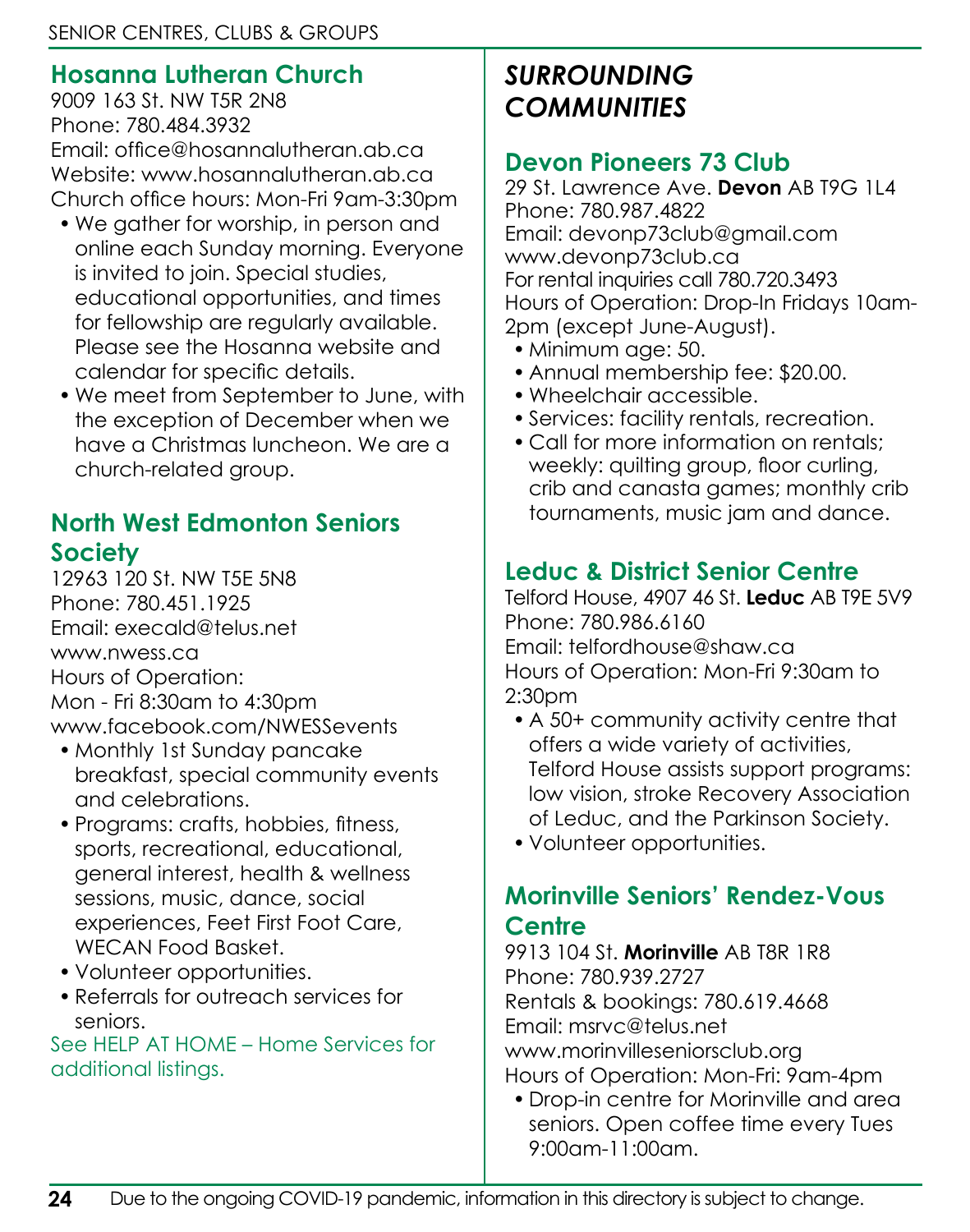- Activities: bridge, advanced and beginners, military whist, cribbage, 500, floor curling, book club, knitting club, collective kitchen, movie night, pickleball and more.
- Facility available for community use: funeral lunches, family celebrations, corporate meetings, dinners, seminars.

### **Pioneer House Club 50**

10102 100 Ave. **Fort Saskatchewan** AB T8L 1Y6 Phone: 780.998.3898

Hours of Operation: Mon-Fri 9am-3pm

- An organization of senior citizens committed to the support of, and fellowship with, seniors in our community.
- Recreational activities: bocce, carpet bowling, canasta, crib.
- Soup & sandwich every second Thurs.
- Membership open to anyone aged 50 or over. Annual fee Sept-Aug \$20.

## **Royal Canadian Legion**

#### **Fort Saskatchewan #27**

9964 93 Ave, **Ft Saskatchewan** AB T8L 1N4 Phone: 780.998.3466

#### **Leduc #108**

5014 49 St, **Leduc** AB T9E 6V2 Phone: 780.986.1455

#### **Spruce Grove #281**

215 McLeod Ave, **Spruce Grove** AB T7X 0G2 Phone: 780.962.4598

#### **St. Albert #271**

6 Tache St, **St. Albert** AB T8N 2S4 Phone: 780.458.3330

#### **Stony Plain #256**

4902 44 Ave, **Stony Plain** AB T7X 1V5 Phone: 780.963.9232

### **Senior Citizen Society of Stony Plain**

5018 51 Ave. **Stony Plain** AB T7Z 1C2 Phone: 780.963.4707 Email: stonyplainseniors@gmail.com www.stonyplainseniors.com Hours of Operation: Mon-Fri 9:30am-4pm

- Activities: card games, Bingo, floor curling, carpet bowling, pool.
- Hall available for rent.
- Also known as The Drop In Centre

## **Sherwood Park 55+ Club**

50A Spruce Ave, **Sherwood Park** T8A 2G6 Phone: 780-467-8389 Email: office@55plusclub.ca www.55plusclub.ca Hours of Operation: Mon-Sat. Check the calendar on the webpage

- With 350 members, we have a variety of activities from floor curling, carpet bowling, bocce, pool, golfing, many card games, potluck suppers, dinner club, casino trips.
- We host pancake breakfasts and a strawberry tea that is open to the public.
- We host crib tournaments monthly and a bridge tournament once a year. We host 2-3 floor curling tournaments a year.
- Due to safety concerns for our members, our club will be closed to all activities and tournaments until further notice.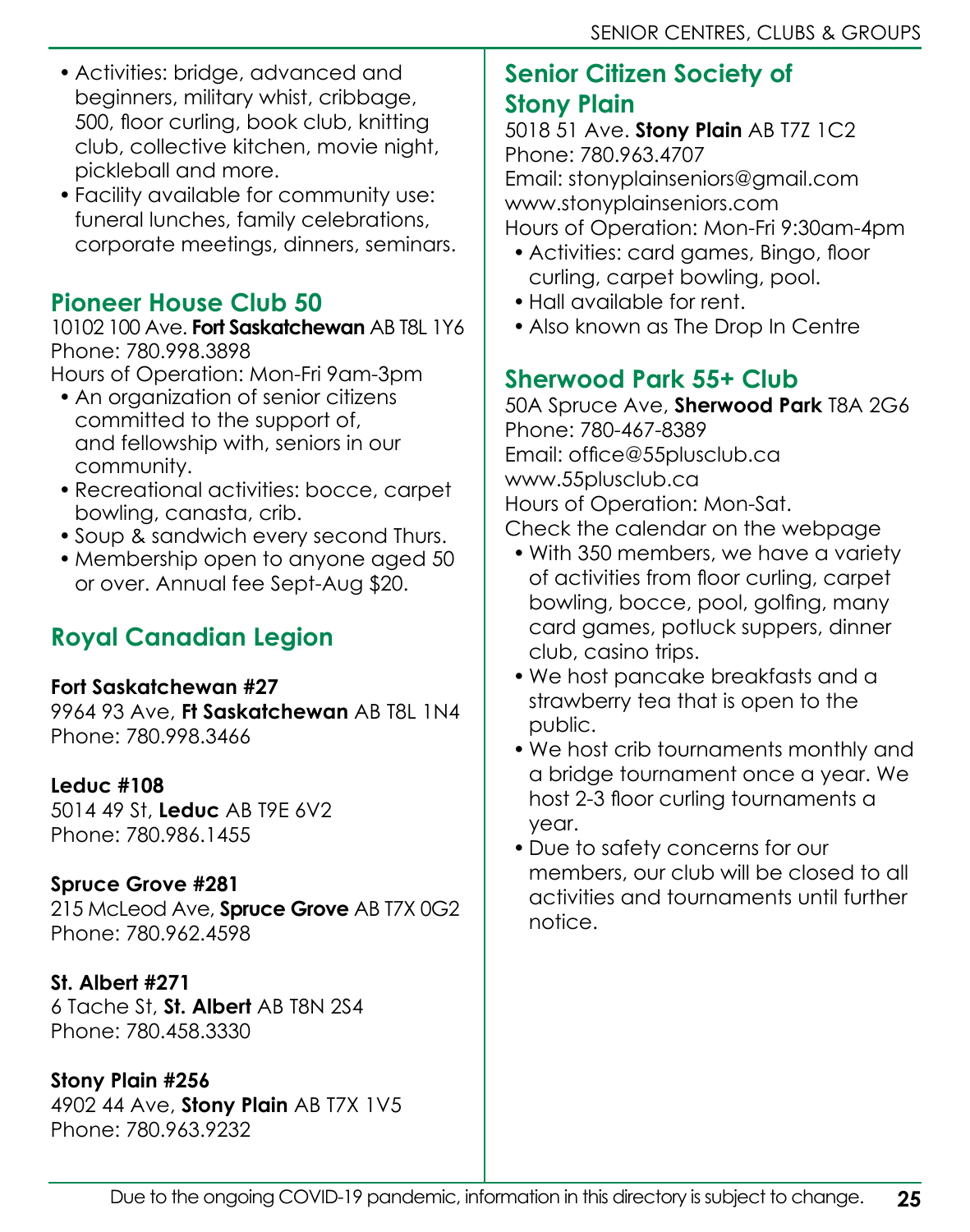## **St.Albert Seniors Association**

7 Tache St. **St. Albert** AB T8N 2S3 Phone: 780.459.0433 Email: info@stalbertseniors.ca www.stalbertseniors.ca Hours of Operation: Mon–Fri: 8:30am– 4:30pm

- Community based non-profit hub for adults 50+. Full service facility with four multipurpose rooms, art room, wood shop offering a variety of classes, information sessions and activities for mind, body and spirit.
- Seniors Services program providing support, advocacy, referrals & information and government form filling out assistance. Provide referrals for home support services like snow shoveling, cleaning and home maintenance support.
- Meals on Wheels delivery services for St. Albert residents as well as Chef's Choice frozen meals to take home.
- Our wheelchair equipped bus provides door to door transportation within St. Albert and we can arrange free transportation for Seniors 65+ on Alberta Senior Benefits needing transportation to medical appointments in St. Albert or in Edmonton.
- Red Willow Café serves daily affordable nutritional lunches along with refreshments and goodies from 8:30am-2pm.
- Willows gift shop offers a wide assortment of handcrafted items on site.
- Rental opportunities are available with on-site catering option.

# **CULTURAL ORGANIZATIONS WITH SENIORS' PROGRAMMING**

## **ASSIST Community Services**

### **Centre**

Email: info@assistcsc.org www.assistcsc.org Hours of Operation: Mon-Fri 9am-5pm

#### **Main Office**

9649 105A Ave. NW T5H 0M3 Phone: 780.429.3111 Service languages: English, Cantonese, Mandarin

#### **Southwest Office**

Unit 2, 810 Saddleback Road NW T6J 4W4 Phone: 780.429.3119 Service languages: English, Arabic, Korean, Russian, Ukrainian, Hindi, Mandarin, Punjabi, Tagalog, Urdu, Swahili, Kakwi

See complete listing in CITIZENSHIP & IMMIGRATION – Immigrant Serving Agencies.

### **Edmonton Aboriginal Seniors' Centre**

Cottage E-10107 134 Ave. NW T5E 1J2 Phone: 587.525.8969 Email: info@easc.ca www.easc.ca Facebook: Edmonton Aboriginal Seniors Centre @OfficialEASC Hours of Operation: Mon-Fri 8:30am-4:30pm

- Operates a drop-in centre and referral services for Aboriginal seniors 50+ yrs.
- Offers advocacy, housing, referrals, social centre and transportation.
- Provides traditional craft classes, foot care, social activities and Aboriginal Housing Registry and Placement Service.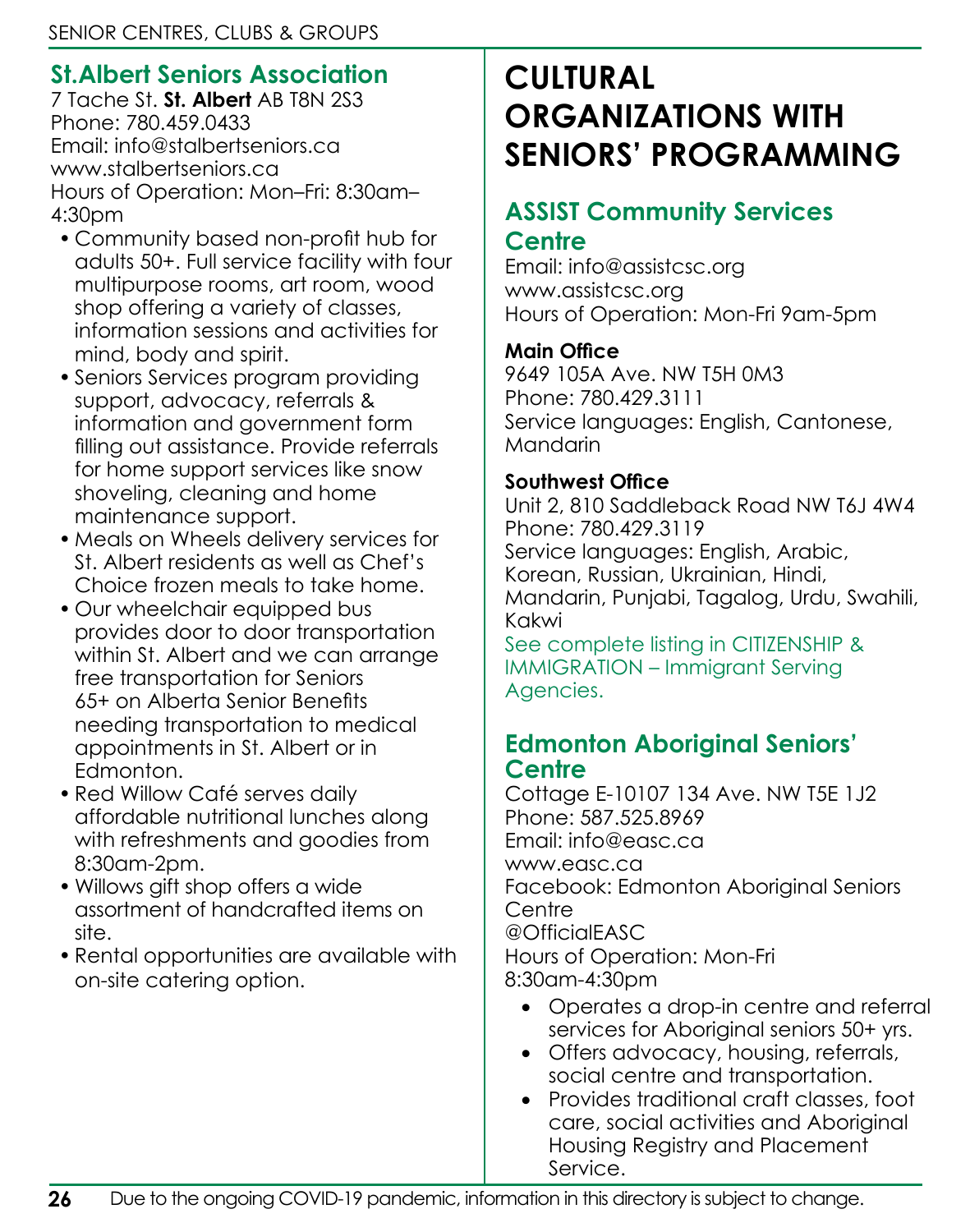- Volunteer opportunities.
- Offer "Kokum's Krafts" Traditional Arts Boutique with hand-crafted Indigenous traditional arts made by our Indigenous seniors.

See SENIOR CENTRES, CLUBS & GROUPS – North West for complete listing.

### **German Canadian Cultural Association (Edmonton)**

8310 Roper Rd. NW T6E 6E3 Phone: 780.466.4000 Email: mail@gcca.ca www.gcca.ca Hours of Operation: Open at 5:00 pm, Thurs & Fri, Sat at Noon.

- Library of German books & DVDs. Open: 1st & 3rd Saturday of the month from 1:00 pm-3:00 pm, June to September.
- German movie: 1st Thursday of month at 2:00pm.
- Singkreis (Funsingers): Last Wednesday of the month at 1:30 pm.

## **Ital-Canadian Seniors Association**

9111 110 Ave. NW T5H 4J9 Phone: 780.424.1255 Email: itcansrs@telus.net

- Membership for anyone 50 years or older; facility free to members.
- Drop-in centre, bocce courts, card tables.

## **Jewish Family Services**

100-8702 Meadowlark Road NW T5R 5W5 Phone: 780.454.1194 Email: seniors@jfse.org www.jfse.org

• Outreach and support to Jewish seniors dealing with the aging-related transitions in their lives.

See additional listing in HEALTH & WELLBEING – Counselling.

## **Jewish Senior Citizens' Centre (Jewish Drop-In Centre)**

10052 117 St. NW Phone: 780.488.4241 Email: jdic@shaw.ca or programmer@ jdicsenior.ca www.jdicseniors.ca Hours of Operation: Sun-Thurs 9:00am-4:00pm

- Provides fitness activities, educational programs, entertainment, field trips and outings.
- Assists our members to maintain independence to age in place in the community.
- Mon-Thurs at noon: Frozen meal options to order available.
- We hold online Zoom activities.
- We're closed on Fridays, Saturdays, and Jewish and statutory holidays.

## **Millwoods Cultural Society for the Retired and Semi-Retired**

1560 48 St. NW T6L 6H9 Phone: 780.461.3312 Email: millwoodscsretd@gmail.com See SENIOR CENTRES, CLUBS & GROUPS – South East for complete listing.